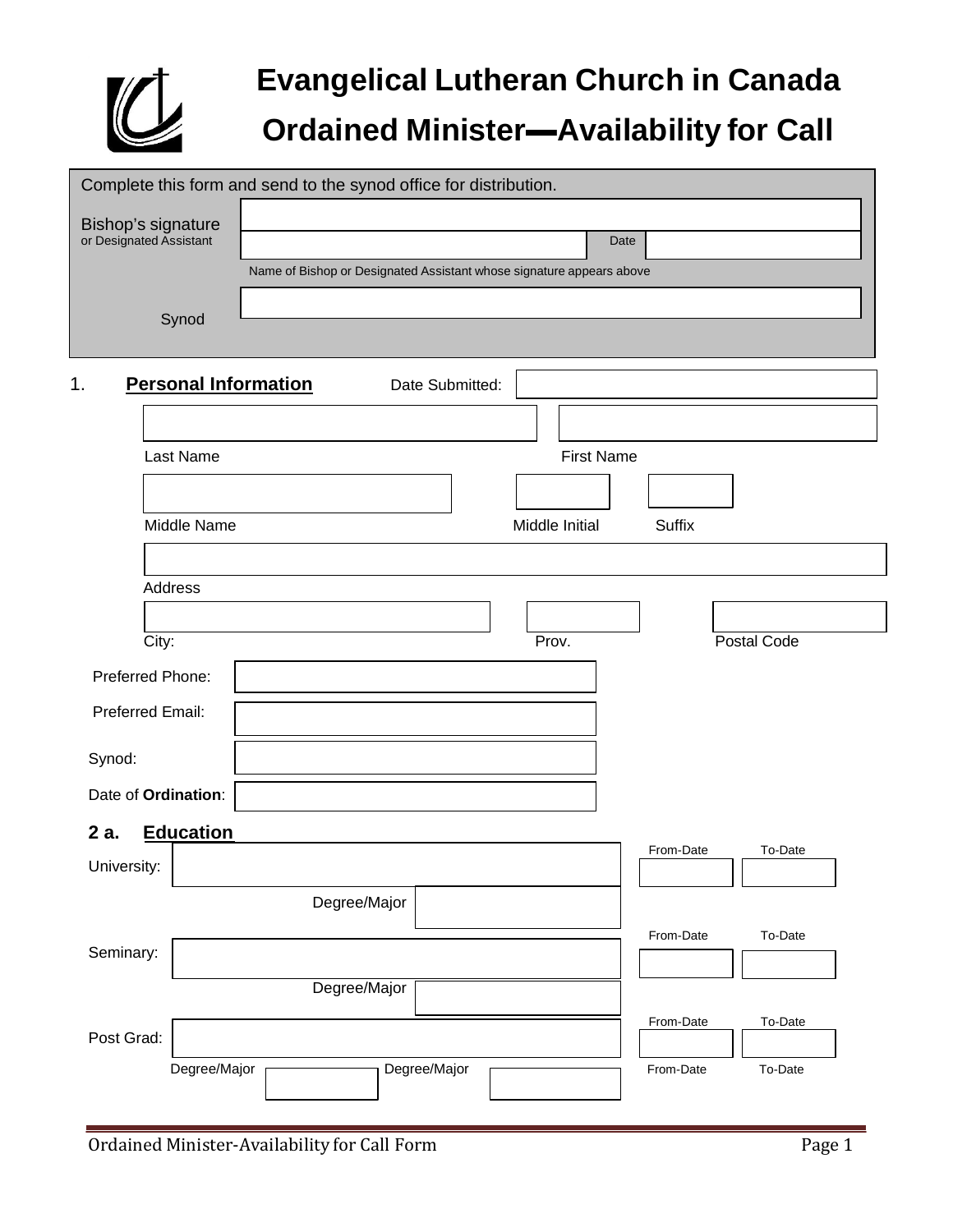## **b. Recent Continuing Education**

| (from the past five years only) Class Title | Institution/Place, Location | Date |
|---------------------------------------------|-----------------------------|------|
|                                             |                             |      |
|                                             |                             |      |
|                                             |                             |      |
|                                             |                             |      |
|                                             |                             |      |

# **c. Describe your approach to continuing education and lifelong learning.**

# **d. Language proficiencies, both written and spoken.**

| Language: | Skill Level: |  |
|-----------|--------------|--|
| Language: | Skill Level: |  |
| Language: | Skill Level: |  |

#### **3. Work History**

| Congregation/Agency/Company, Position | Location (City, Prov.) | From-Date | To-Date |
|---------------------------------------|------------------------|-----------|---------|
|                                       |                        |           |         |
|                                       |                        |           |         |
|                                       |                        |           |         |
|                                       |                        |           |         |
|                                       |                        |           |         |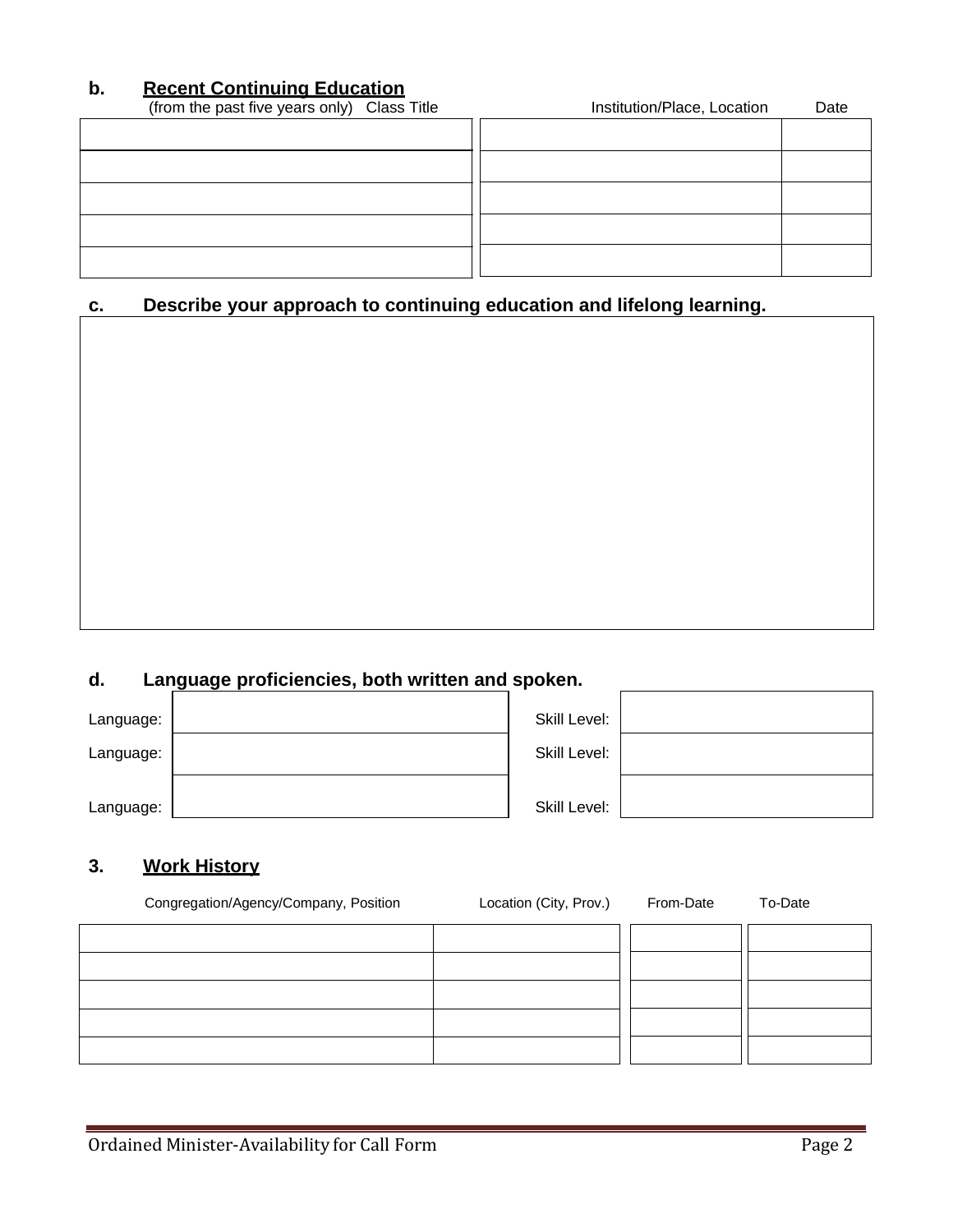|  |  | 4. Describe your church and community volunteer involvement. |
|--|--|--------------------------------------------------------------|
|--|--|--------------------------------------------------------------|

# **5. What are your hopes for the Evangelical Lutheran Church in Canada?**

**6. Core Convictions. (This I believe about life, theology, and sense of call.)**

**7 a. Reflect theologically on your sense of call and the way it shapes your life and work**.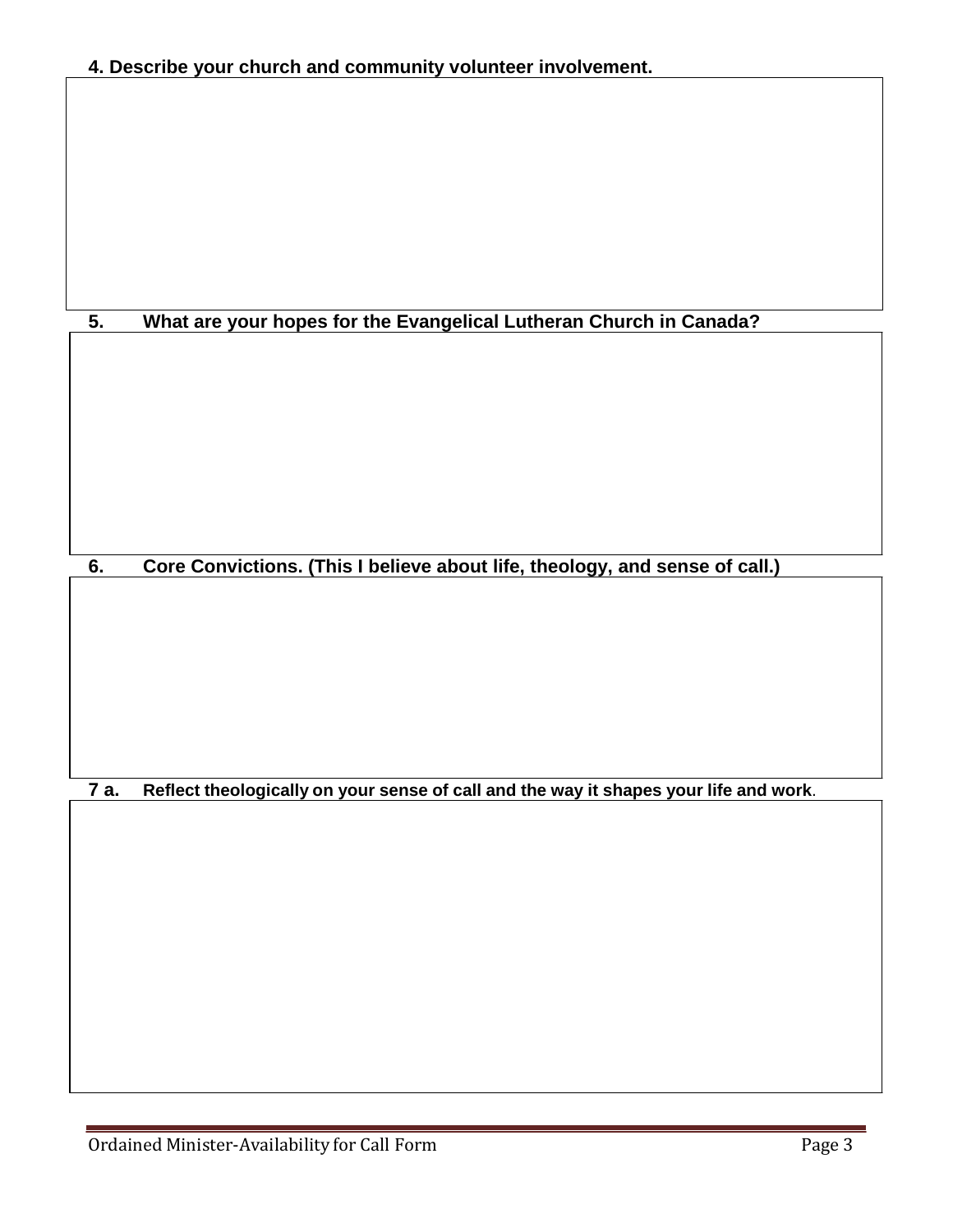#### **b. Identify the three most prominent themes that are evident in your preaching, speaking, teaching, leading and living**

#### **c. How has your current ministry setting developed in the last three years, and in what ways have you contributed to this growth or development?**

#### **d. In your public role as a leader within the congregation, organization, etc., how would you describe your preferred approach, style and manner?**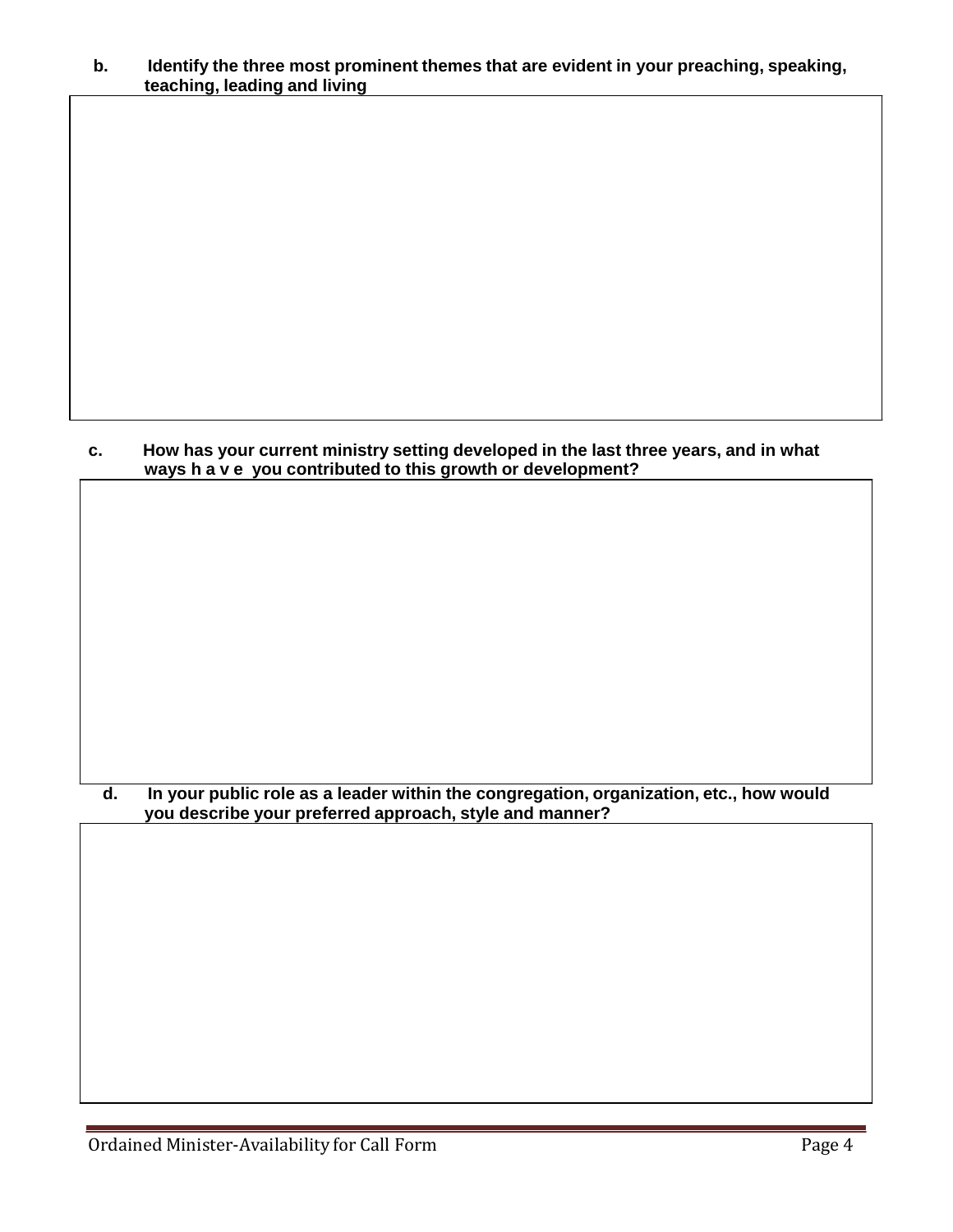**e. In fifty words or less, describe your passion for ministry.**

## **8. Describe how persons and events shaped your approach to public ministry.**

#### **9. Describe your experience as part of a team. Also comment on your involvement with collegial groups.** (Example: ministerial, cluster, conference, synod, intracongregational staff or member team.)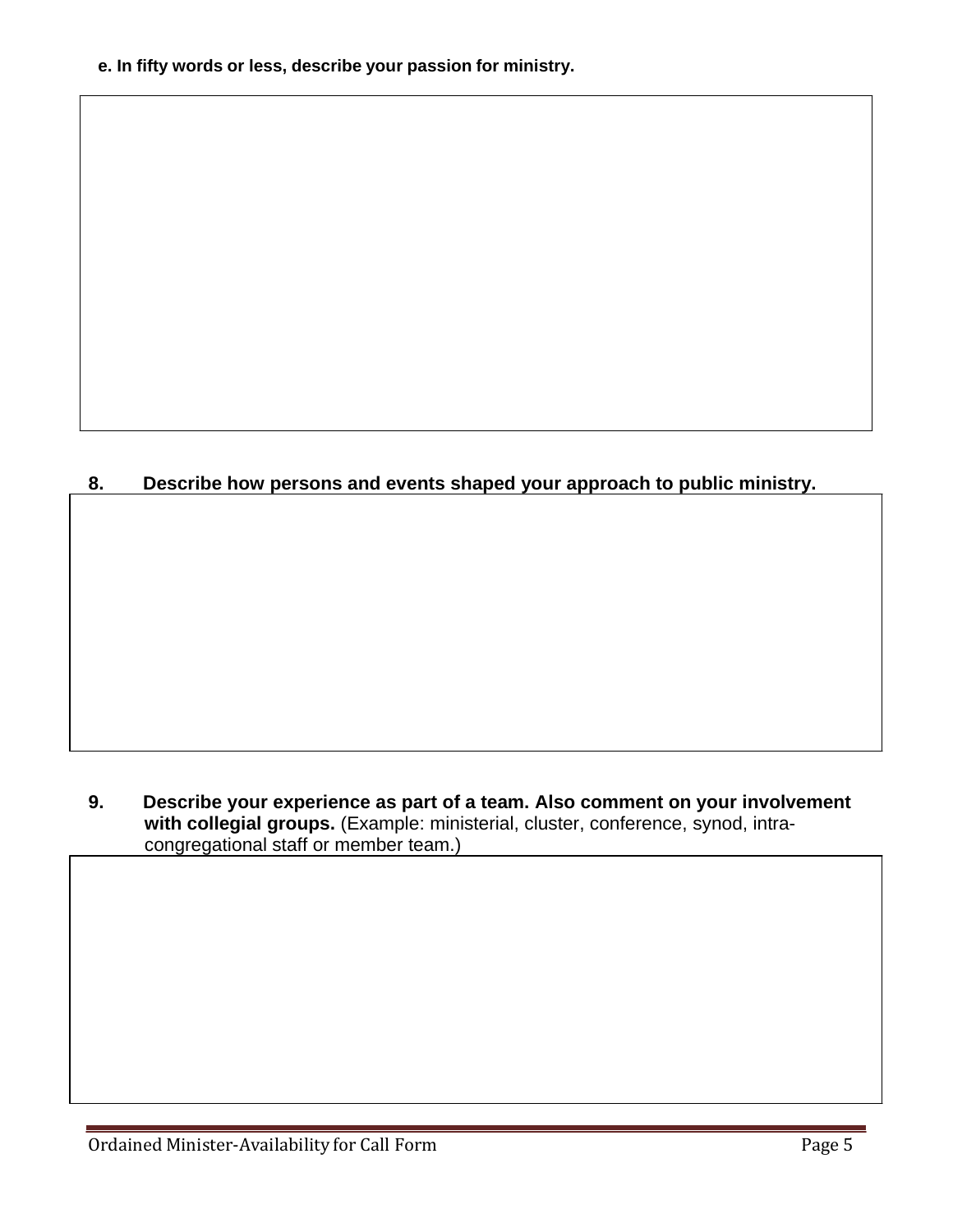#### **11. Describe your approach toward self-care.** (For example: prayer and study, Bible study, support groups, spiritual direction, recreational activities, family life or travel.)

#### **12. Describe your personal stewardship.** (personal finances, care of creation, volunteerism, time management)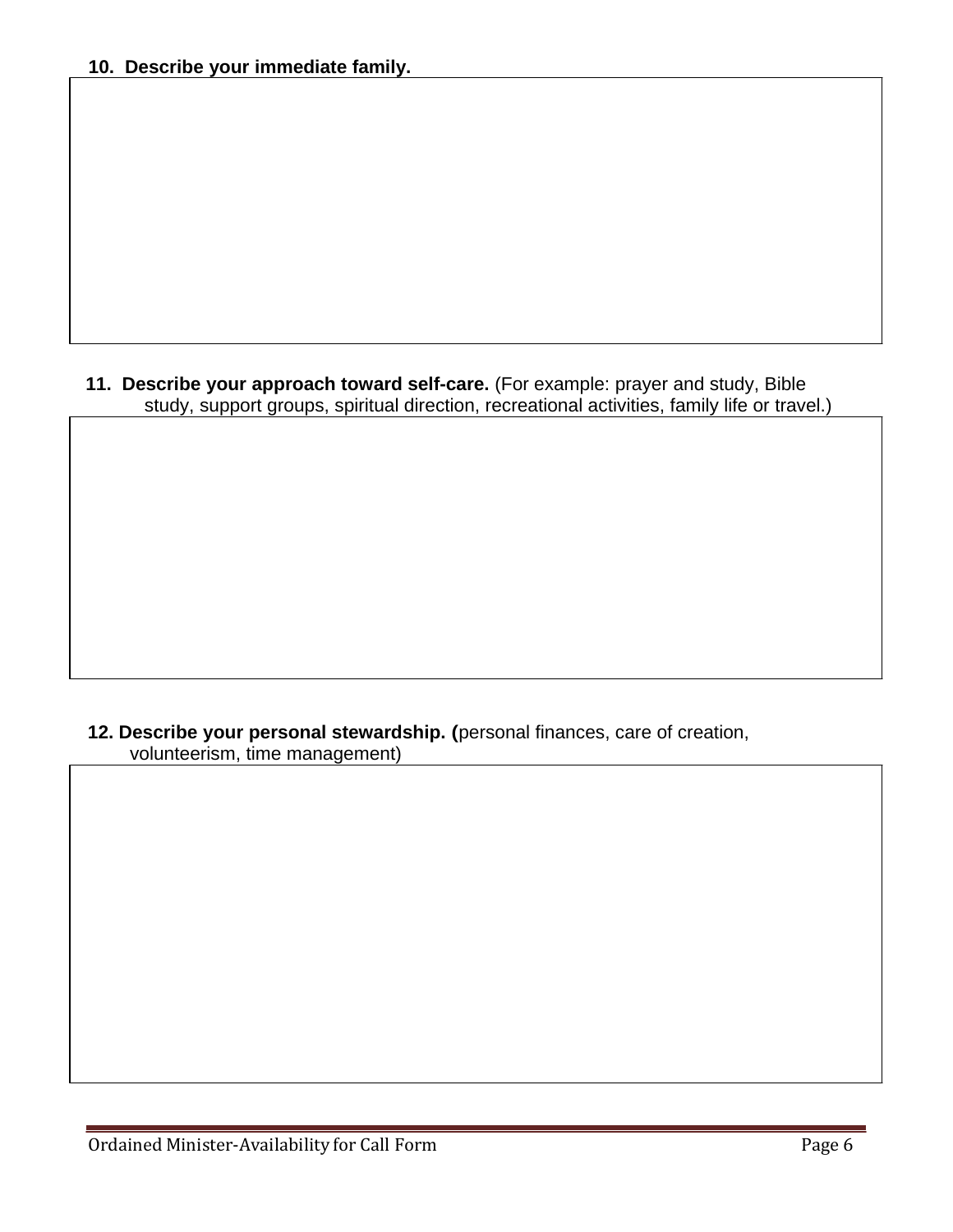**13 a. Ministry Areas and Descriptions.** Please review the list of ministry areas and descriptions and proceed to 13 b.

| <b>Ministry Area</b>                    | <b>Description</b>                                                                                                      |
|-----------------------------------------|-------------------------------------------------------------------------------------------------------------------------|
| <b>Worship Leadership</b>               | Plan and conduct worship services                                                                                       |
| <b>Social Ministry</b>                  | Enable persons to become aware of<br>community needs and participate in action<br>and advocacy.                         |
| <b>Children's Ministry</b>              | Teach and relate to preschool and<br>elementary age children.                                                           |
| Ministry with Youth and Young<br>Adults | Creatively relate to youth and young<br>adults to teach the faith and inspire<br>commitment.                            |
| <b>Teaching Adults</b>                  | Teach and lead adults in faith<br>development.                                                                          |
| Administration                          | Oversee the affairs of the organization and<br>work of staff.                                                           |
| <b>Community Work</b>                   | Represent the church and motivate<br>persons to cooperate in community<br>activities.                                   |
| <b>Ecumenical Work</b>                  | Stimulate cooperation in local inter-church<br>programs.                                                                |
| Stewardship                             | Inspire and motivate persons in<br>developing and using individual and group<br>resources in the service of the church. |
| Evangelism                              | Mentoring the community to help them live<br>and tell the stories of faith.                                             |
| Visitation                              | Support and nurture persons by visiting<br>with them in their homes and places of<br>employment.                        |
| Preaching                               | Proclaim the gospel as it applies to the<br>lives of people.                                                            |
| <b>Ministering in Crisis</b>            | Support persons in the midst of crisis.                                                                                 |
| Counselling                             | Assist persons facing problems or<br>decisions.                                                                         |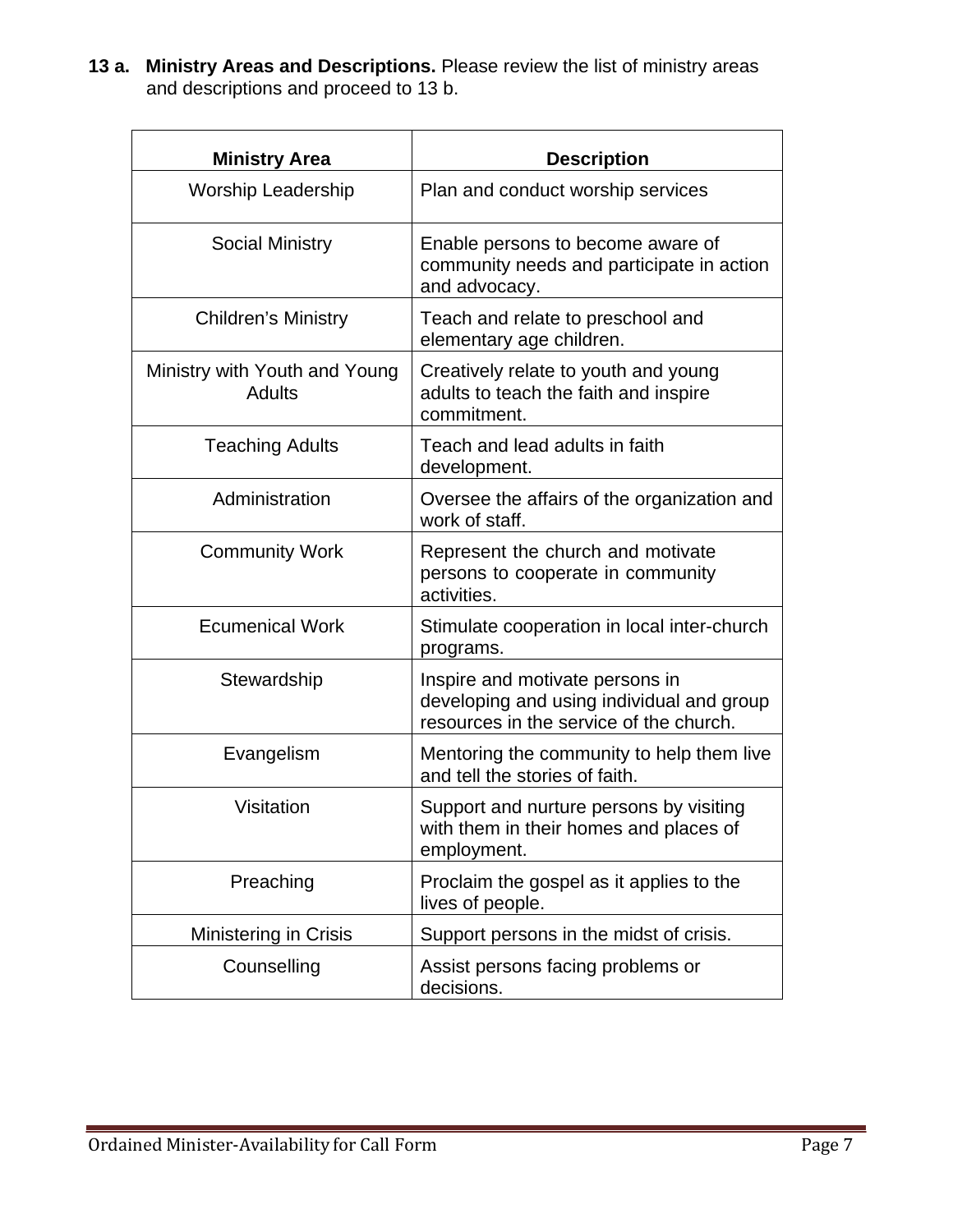| <b>Ministry Area</b>                | <b>Description</b>                                                                                               |
|-------------------------------------|------------------------------------------------------------------------------------------------------------------|
| Participant in the Wider Church     | Provide leadership to programs of the<br>church in the synod and the ELCIC.                                      |
| <b>Financial Management</b>         | Work with accounts, figures and budgets.                                                                         |
| Inter-personal Climate              | Exhibit and inspire a spirit of community.                                                                       |
| <b>Recruit and Equip</b>            | Enlist, equip and motivate leaders to carry<br>out the work of the<br>congregation/organization.                 |
| Interpreter of Theology             | Communicate a comprehensive<br>understanding of the Bible and Christian<br>theology from a Lutheran perspective. |
| Innovator                           | Envision and implement new approaches,<br>activities and projects.                                               |
| Conflict<br>Management              | Analyze and utilize conflict situations to<br>strengthen community life.                                         |
| Planner                             | Map out objectives, plan overall<br>organization strategy and design<br>programs.                                |
| <b>Sharing Leadership</b>           | Work mutually with volunteers and<br>colleagues.                                                                 |
| Family Life / Self Care             | Cultivate home and personal life.                                                                                |
| <b>Study Habits</b>                 | Follow a regular schedule of reading and<br>studying.                                                            |
| <b>Spiritual Discipline</b>         | Maintain a disciplined life of prayer and<br>personal devotion.                                                  |
| <b>Small Groups</b>                 | Plan, cultivate and support small group<br>ministry.                                                             |
| Transformational /<br>Redevelopment | Lead a declining congregation into hope<br>and new life.                                                         |
| <b>Musical and Artistic</b>         | Enjoy and use music and the arts to<br>enhance worship.                                                          |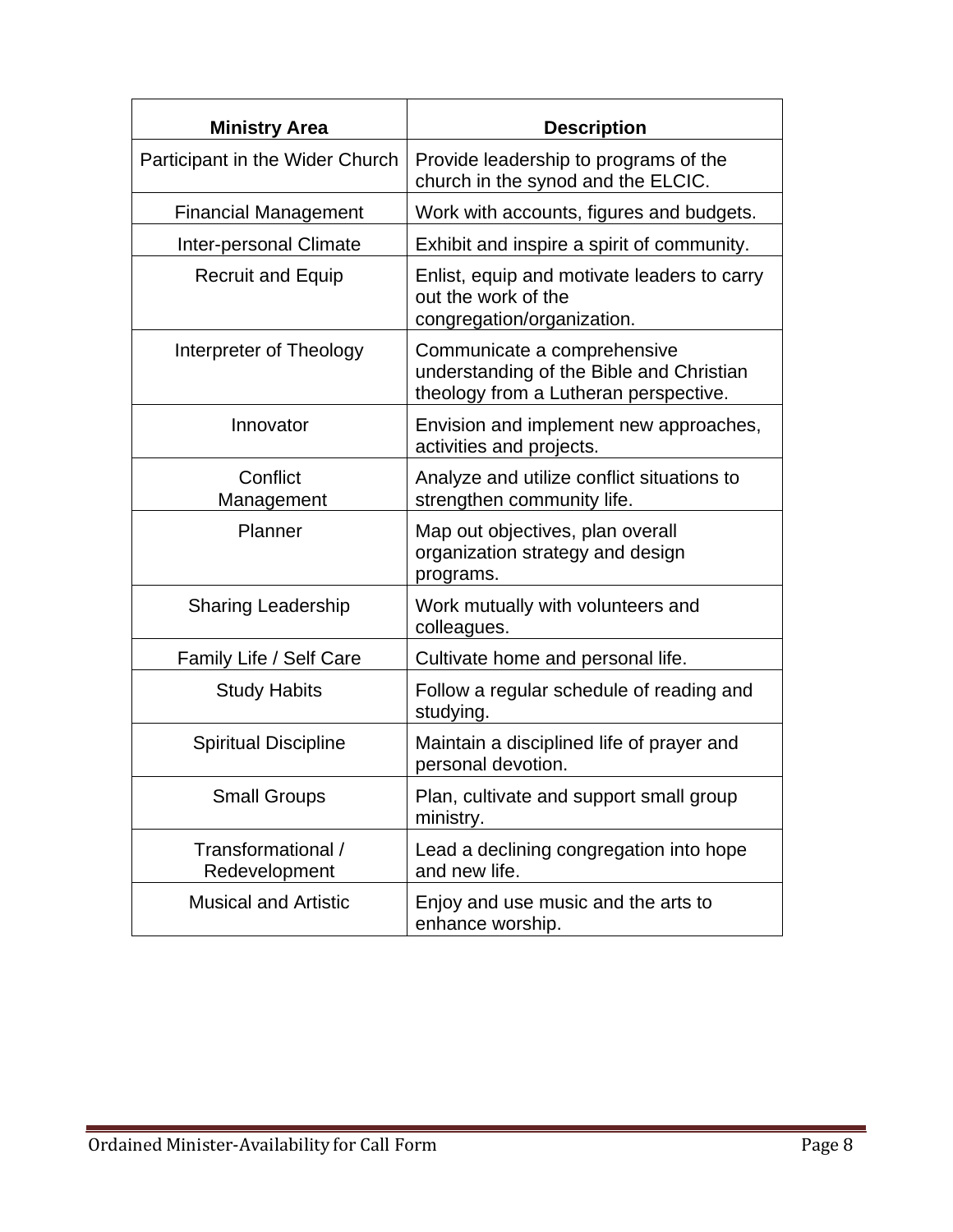#### **13 b. Describe your five best leadership skills from the categories listed in item #13 a.**

| (1) |                              | (2) |                              |
|-----|------------------------------|-----|------------------------------|
|     | An example of this skill is: |     | An example of this skill is: |
|     |                              |     |                              |
|     |                              |     |                              |
|     |                              |     |                              |
|     |                              |     |                              |
|     |                              |     |                              |
|     |                              |     |                              |
|     |                              |     |                              |
|     |                              |     |                              |
|     |                              |     |                              |
|     |                              |     |                              |
|     |                              |     |                              |
|     |                              |     |                              |
|     |                              |     |                              |

| (3) |                              | (4) |                              |
|-----|------------------------------|-----|------------------------------|
|     | An example of this skill is: |     | An example of this skill is: |
|     |                              |     |                              |
|     |                              |     |                              |
|     |                              |     |                              |
|     |                              |     |                              |
|     |                              |     |                              |
|     |                              |     |                              |
|     |                              |     |                              |
|     |                              |     |                              |

(5)

An example of this skill is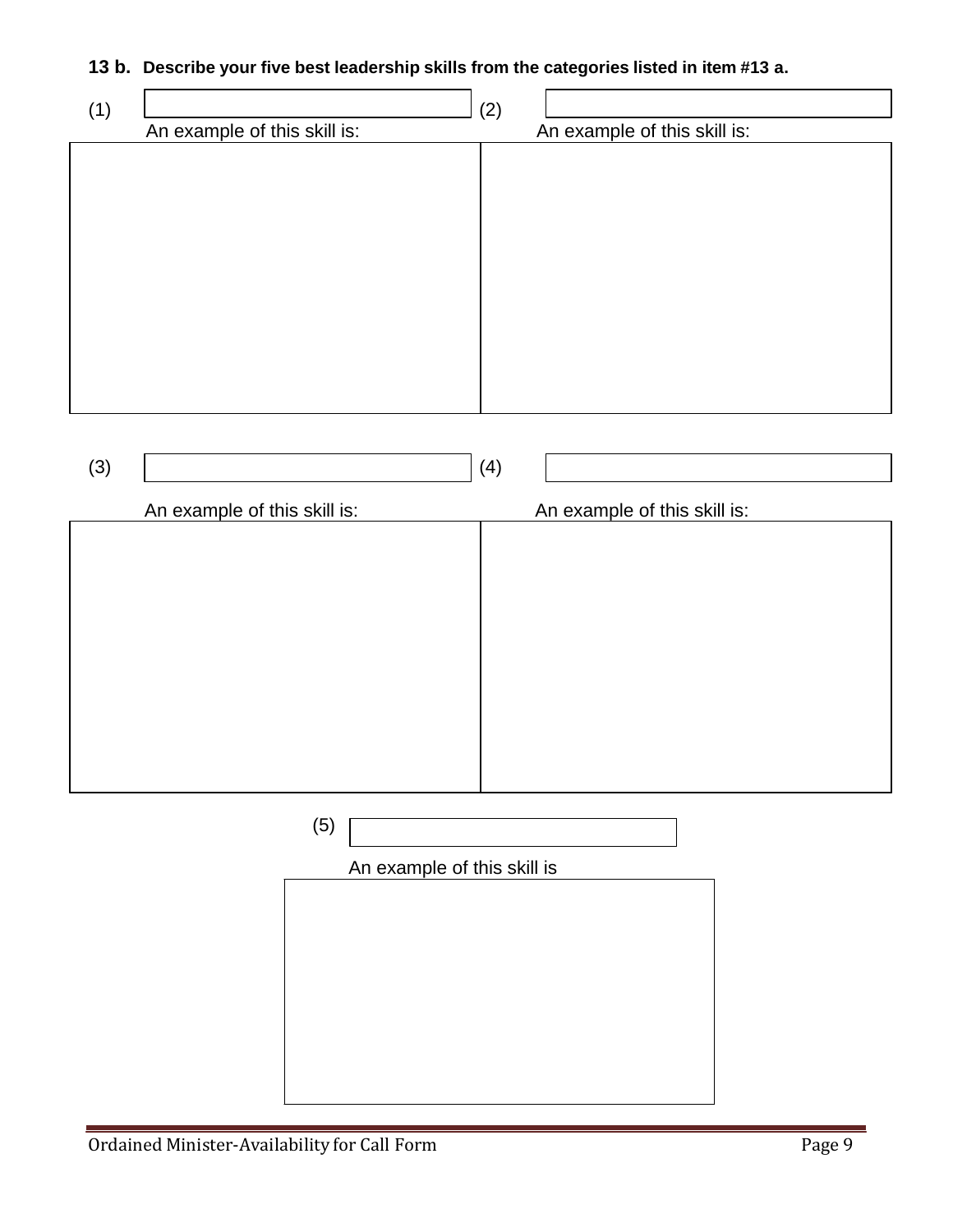#### **14. As you reflect on the Constitution, Ordination Service and the Letter of Call give examples of your work or experience in each of the following areas:**

a. Preach and teach in accordance with the Word of God and the confessions of this church

# b. Administer Holy Baptism and Holy Communion

#### c. Lead in Worship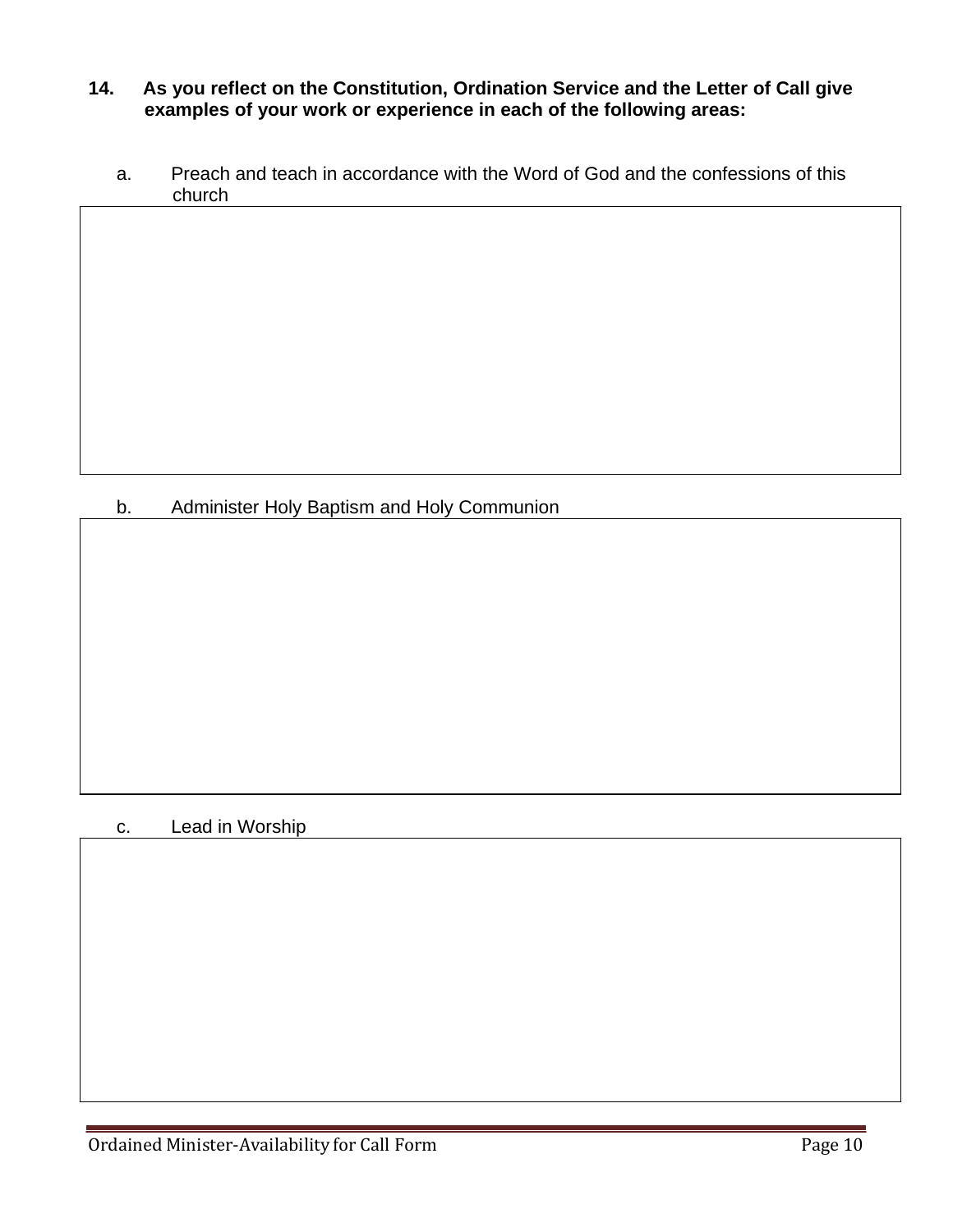# e. Provide pastoral care

f. Speak for justice on behalf of the poor and oppressed

# g. Encourage persons to prepare for the ministry of the Gospel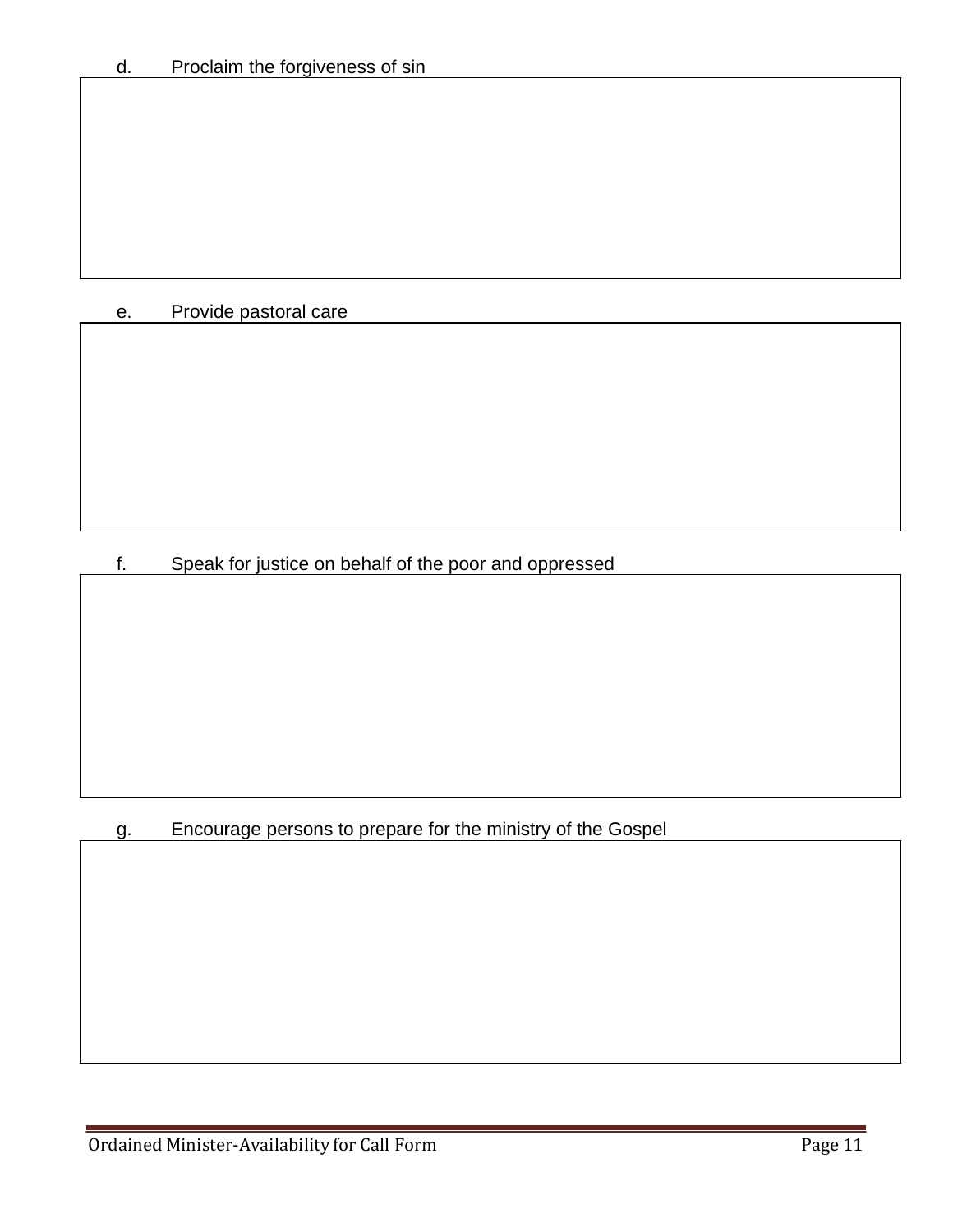h. Impart knowledge and encourage participation in the wider ministry of the Evangelical Lutheran Church in Canada.

i. Endeavour to increase support given by a congregation to the work of the whole church

j. Equip a congregation for witness and service

k. Guide a congregation in proclaiming God's love through word and deed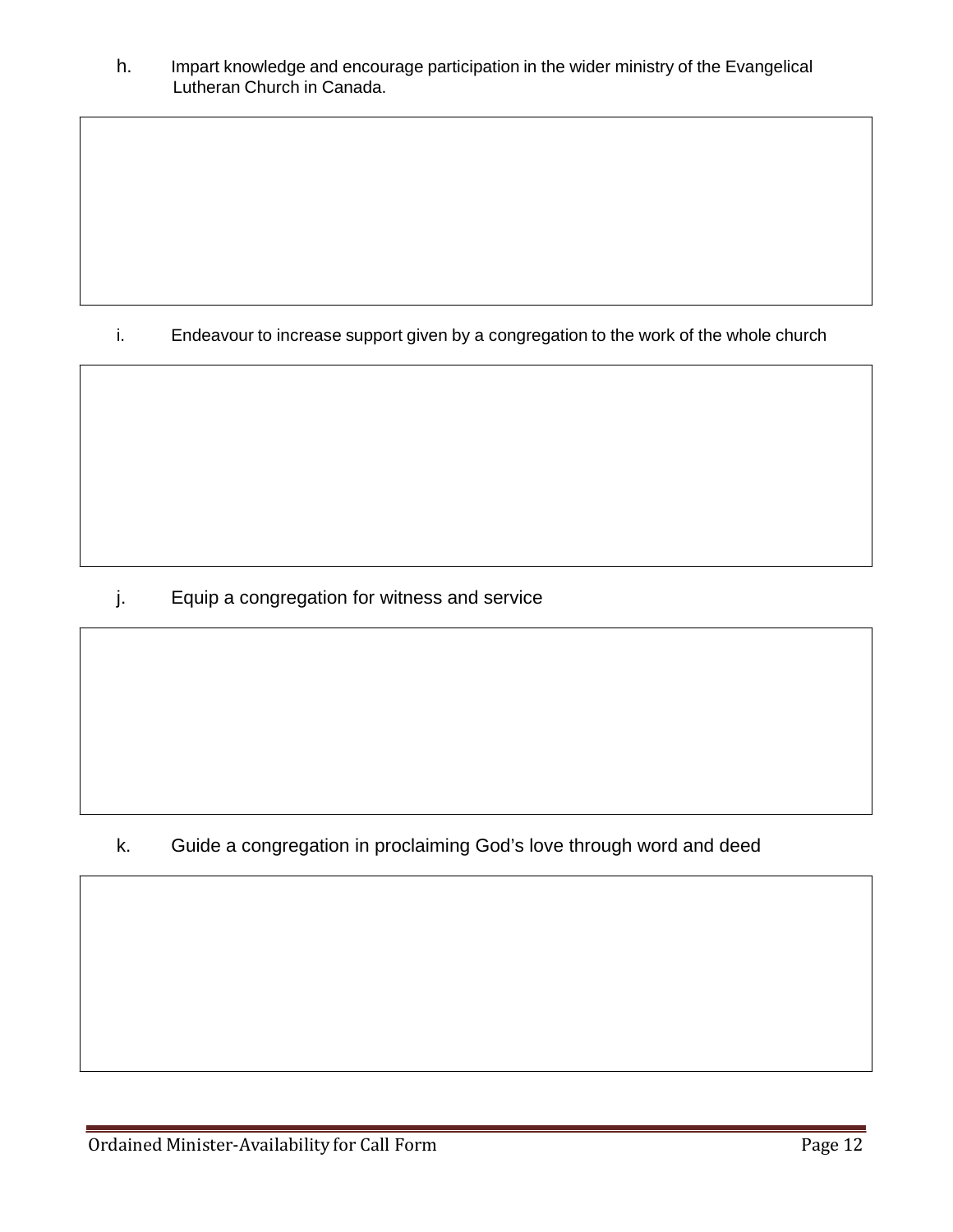# **15. Are you able to supply the following items, if requested?**

| <b>Item</b>                                              | <b>Yes</b> | <b>No</b> |
|----------------------------------------------------------|------------|-----------|
| Video recording of worship, preaching, teaching occasion |            |           |
| Audio recording of worship, preaching, teaching occasion |            |           |
| Most recent Congregational Annual Report                 |            |           |
| <b>Weekly Sunday Bulletin</b>                            |            |           |
| Communication Pieces (eg. monthly newsletter)            |            |           |
| Links to facebook page; blog (if applicable)             |            |           |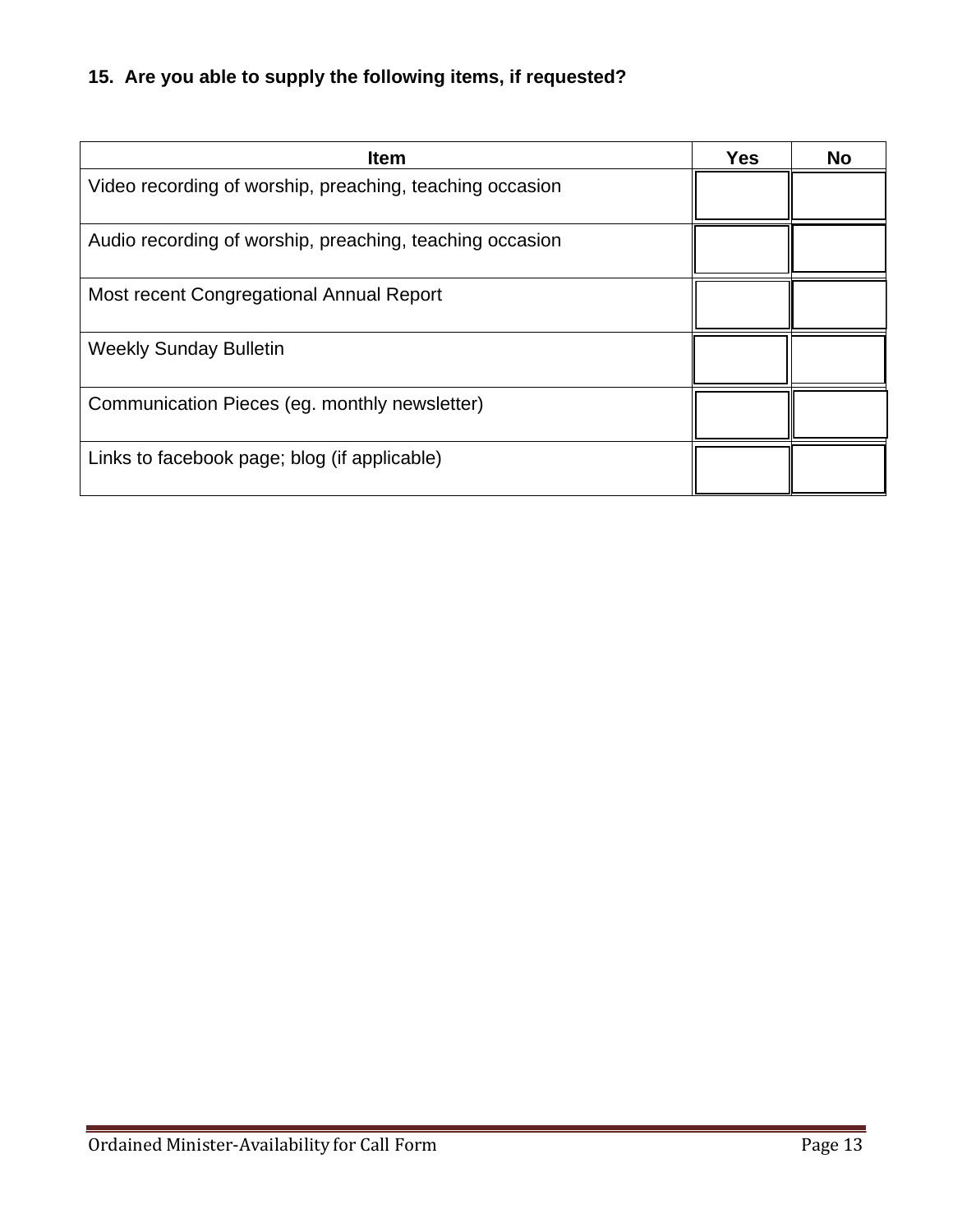| Relationship: | $\overline{\phantom{a}}$<br>. . | Name:  | . .   |              | $\tilde{\phantom{a}}$<br>$\cdot$ |
|---------------|---------------------------------|--------|-------|--------------|----------------------------------|
| Address:      |                                 |        |       |              |                                  |
| Address:      |                                 |        |       |              |                                  |
|               |                                 |        |       |              |                                  |
| City:         |                                 |        | Prov: | Postal Code: |                                  |
| Phone:        |                                 | email: |       |              |                                  |
| Relationship: |                                 | Name:  |       |              |                                  |
| Address:      |                                 |        |       |              |                                  |
| Address:      |                                 |        |       |              |                                  |
|               |                                 |        |       |              |                                  |
| City:         |                                 |        | Prov: | Postal Code: |                                  |
| Phone:        |                                 | email: |       |              |                                  |
| Relationship: | Colleague                       | Name:  |       |              |                                  |
| Address:      |                                 |        |       |              |                                  |
| Address:      |                                 |        |       |              |                                  |
|               |                                 |        |       |              |                                  |
| City:         |                                 |        | Prov: | Postal Code: |                                  |
| Phone:        |                                 | email: |       |              |                                  |
|               |                                 |        |       |              |                                  |
|               |                                 |        |       |              |                                  |
|               |                                 |        |       |              |                                  |
|               |                                 |        |       |              |                                  |
|               |                                 |        |       |              |                                  |
|               |                                 |        |       |              |                                  |
|               |                                 |        |       |              |                                  |
|               |                                 |        |       |              |                                  |
|               |                                 |        |       |              |                                  |

#### **References:** (**Name, relationship, mailing address, telephone; include two lay persons and one colleague.)**